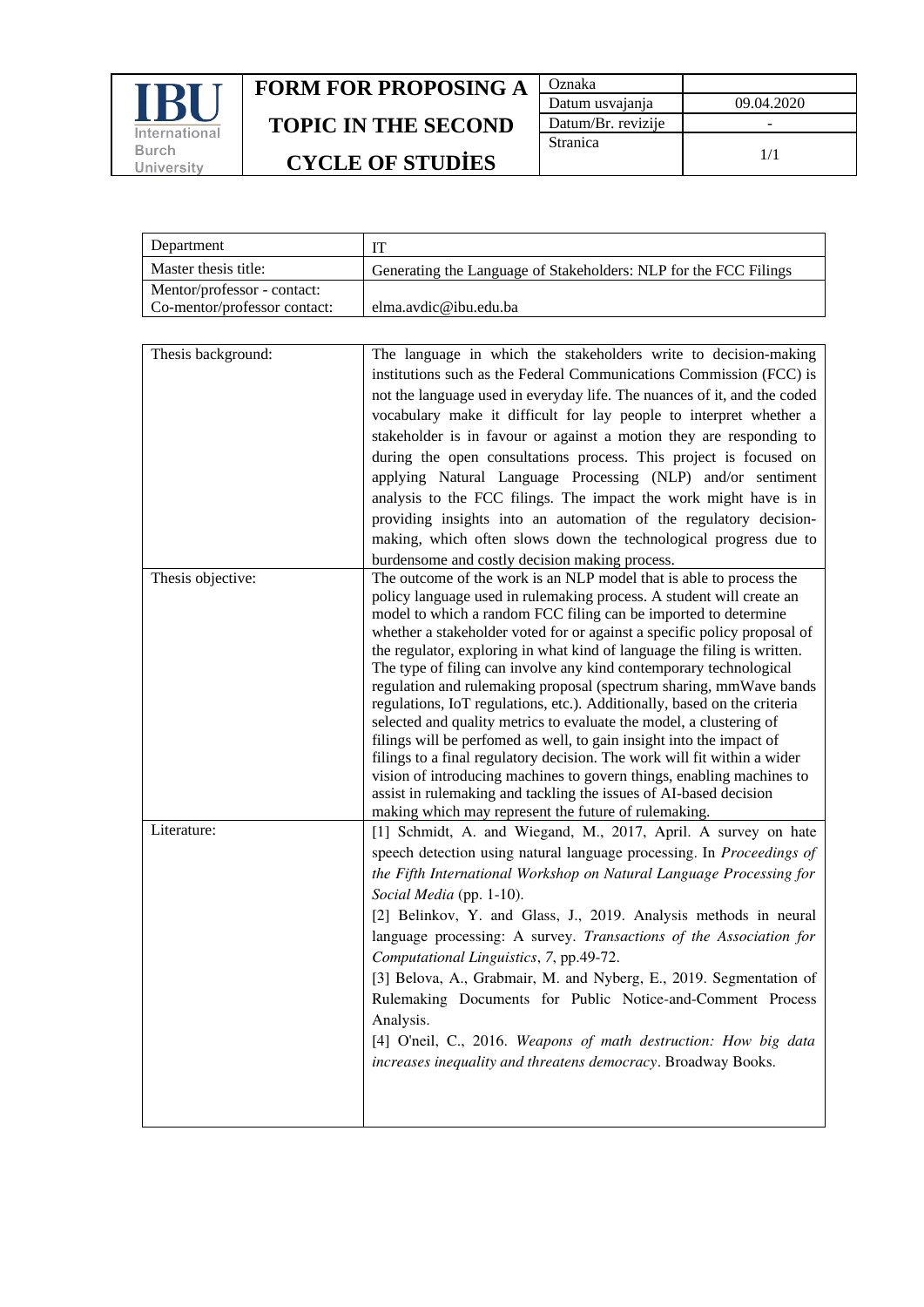

| Oznaka             |            |
|--------------------|------------|
| Datum usvajanja    | 09.04.2020 |
| Datum/Br. revizije |            |
| <b>Stranica</b>    | 1/1        |

| Department                   | IT                                                                                                                                                                                                                                                                                                                                                                                                                                                                                                                                                                       |
|------------------------------|--------------------------------------------------------------------------------------------------------------------------------------------------------------------------------------------------------------------------------------------------------------------------------------------------------------------------------------------------------------------------------------------------------------------------------------------------------------------------------------------------------------------------------------------------------------------------|
| Master thesis title:         | In Search for Patents: Modelling Technology Innovation                                                                                                                                                                                                                                                                                                                                                                                                                                                                                                                   |
| Mentor/professor - contact:  |                                                                                                                                                                                                                                                                                                                                                                                                                                                                                                                                                                          |
| Co-mentor/professor contact: | elma.avdic@ibu.edu.ba                                                                                                                                                                                                                                                                                                                                                                                                                                                                                                                                                    |
|                              |                                                                                                                                                                                                                                                                                                                                                                                                                                                                                                                                                                          |
| Thesis background:           | This research project is focused on applying data science techniques to<br>patent search, in order to make conclusions about technological<br>innovation. The student will choose one of the technologies proposed<br>by the supervisor and make an attempt at quanitfying history of a<br>particular technological category, how it depends on scientific<br>progress, tracking the evolution of knowledge on that particular<br>technology over a certain time period. The main question is what<br>makes a certain technology a success story.                        |
| Thesis objective:            |                                                                                                                                                                                                                                                                                                                                                                                                                                                                                                                                                                          |
|                              | The goal is to identify technological changes and generalise<br>conclusions which can tell us more about the successful technological<br>design and prediction of future progress, based on the lessons learned<br>from the past. One of the objectives is demonstrating if certain<br>technologies must rely on scientific knowledge, or if their progress is<br>more driven by the industry and commercial factors.                                                                                                                                                    |
| Literature:                  | [1] Pichler, A., Lafond, F. and Farmer, J.D., 2020. Technological<br>predict innovation dynamics.<br>interdependencies<br><i>Technological</i><br>Interdependencies Predict Innovation Dynamics (March 2, 2020).<br>[2] Hötte, K., Pichler, A. and Lafond, F., 2020. The rise of science in<br>low-carbon energy technologies. arXiv preprint arXiv:2004.09959.<br>[3] Margulis, C., 2017. The Application of Big Data Analytics to<br>Patent Litigation. J. Pat. & Trademark Off. Soc'y, 99, p.305.<br>[4] https://dlab.berkeley.edu/blog/big-data-and-patent-analytics |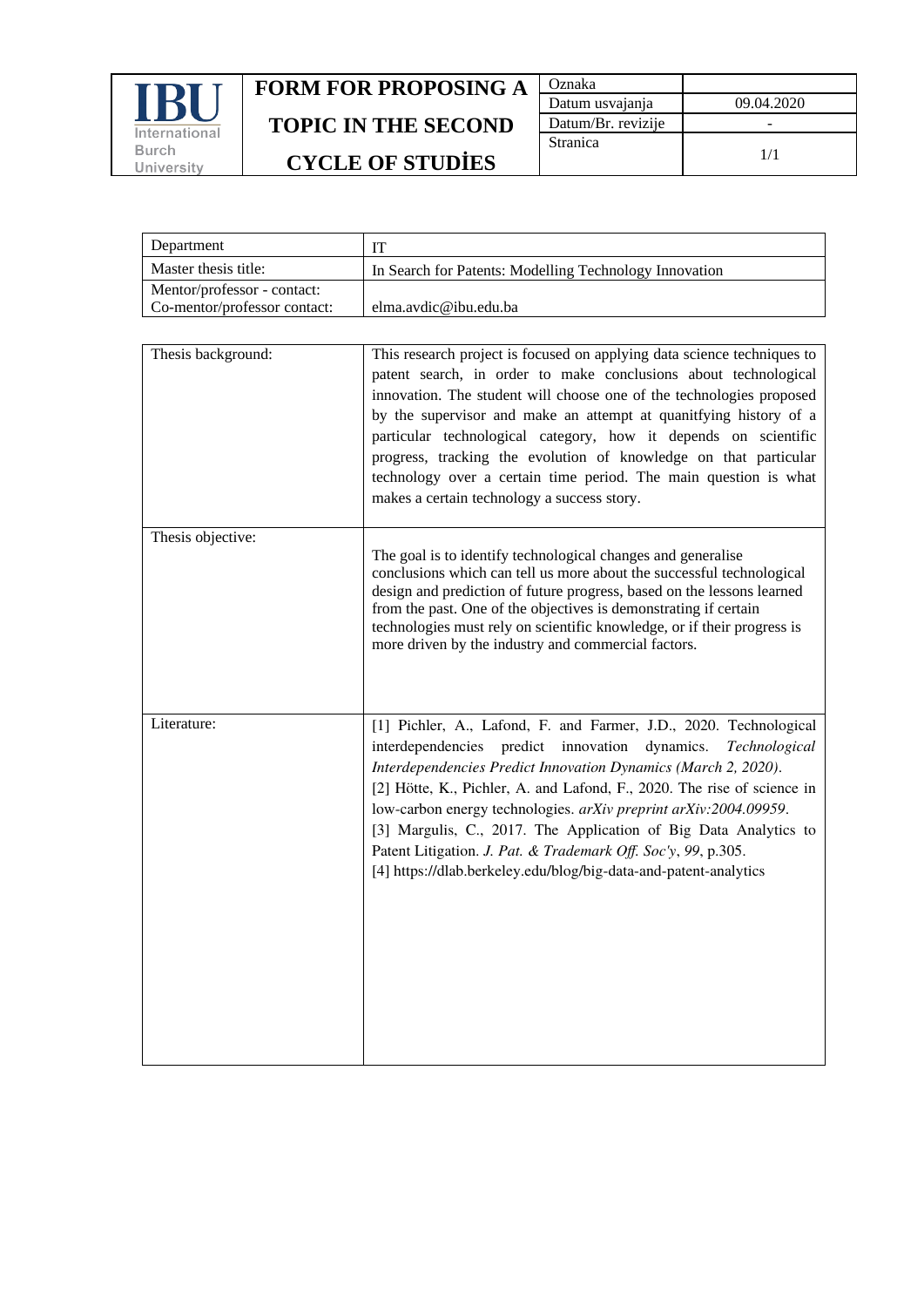

| Oznaka             |            |
|--------------------|------------|
| Datum usvajanja    | 09.04.2020 |
| Datum/Br. revizije |            |
| <b>Stranica</b>    | 1/1        |

| Department                   |                                                       |
|------------------------------|-------------------------------------------------------|
| Master thesis title:         | The Role of Data in CBRS: Implications and Governance |
| Mentor/professor - contact:  |                                                       |
| Co-mentor/professor contact: | elma.avdic@ibu.edu.ba                                 |
|                              |                                                       |

| Thesis background: | This project explores the role of data in a CBRS spectrum sharing<br>model proposed by the Federal Communications Commission (FCC)<br>for a 3.5 GHz band. Recognising that the data is what drives the new<br>economy today, opening new directions in both, business and<br>governance, this work will address the issues of data sharing in a<br>complex spectrum sharing ecosystem, made out of many different<br>kinds of stakeholders, the regulator and the citizens. The question is<br>should this data be private or public and what would be the benefits of<br>publicisation of data, considering the need to protect the stakeholders'<br>business interests, and as such, poses the need for exploring a more<br>general question, the one about the nature of data in 5G and beyond.                                              |
|--------------------|-------------------------------------------------------------------------------------------------------------------------------------------------------------------------------------------------------------------------------------------------------------------------------------------------------------------------------------------------------------------------------------------------------------------------------------------------------------------------------------------------------------------------------------------------------------------------------------------------------------------------------------------------------------------------------------------------------------------------------------------------------------------------------------------------------------------------------------------------|
| Thesis objective:  | 1. Create a framework based on a sharing economy model that takes<br>into account data sharing in a dynamic spectrum sharing CBRS<br>scenario, in which the data generated and exchanged between the<br>stakeholders plays a crucial role.<br>2. Explore the usage of blockchain for CBRS spectrum access<br>databases, information exchange, coordination and spectrum<br>monitoring.<br>2. Create a set of policy recommendations to the regulator based on the<br>results generated by different kinds of analyses performed.                                                                                                                                                                                                                                                                                                                |
| Literature:        | [1] Yrjölä, S., 2017, September. Analysis of blockchain use cases in<br>the citizens broadband radio service spectrum sharing concept. In<br>International Conference on Cognitive Radio Oriented Wireless<br>Networks (pp. 128-139). Springer, Cham.<br>[2] Massaro, M. and Beltrán, F., 2020. Will 5G lead to more spectrum<br>sharing? Discussing recent developments of the LSA and the CBRS<br>spectrum sharing frameworks. Telecommunications Policy, 44(7),<br>p.101973.<br>[3] Weiss, M.B., Werbach, K., Sicker, D.C. and Bastidas, C.E.C.,<br>2019. On the application of blockchains to spectrum management.<br>IEEE Transactions on Cognitive Communications and Networking,<br>5(2), pp.193-205.<br>[4] AVDIC, E., 2019. Culture of Spectrum Sharing: Emancipation of<br>the hertz (Doctoral dissertation, Trinity College Dublin). |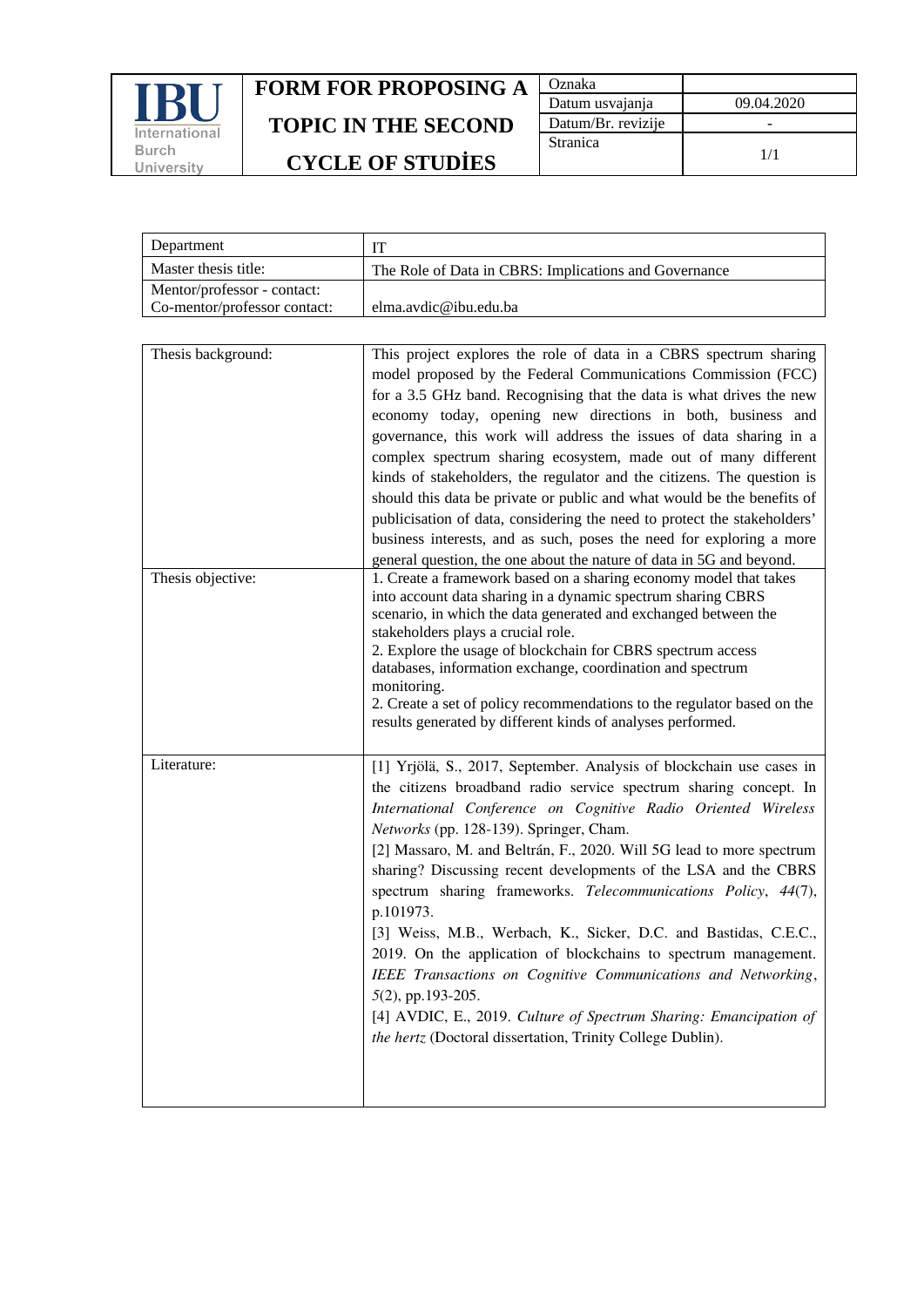

| Oznaka             |            |
|--------------------|------------|
| Datum usvajanja    | 09.04.2020 |
| Datum/Br. revizije |            |
| Stranica           | 1/1        |

| Department                   |                                                          |
|------------------------------|----------------------------------------------------------|
| Master thesis title:         | ABM Modeling of Incentive Relationships in the CBRS band |
| Mentor/professor - contact:  |                                                          |
| Co-mentor/professor contact: | elma.avdic@ibu.edu.ba                                    |
|                              |                                                          |

| Thesis background: | Spectrum sharing ecosystem is occupied by different kinds of<br>stakeholders (traditional carriers, small-scale operators, database<br>providers, equipment vendors, user device manufacturers, regulators,<br>the citizens). For each of them the question of incentives and sharing<br>stimulation must be asked. This work aims at answering how to<br>motivate users to share spectrum by using a spectrum sharing CBRS<br>model for 3.5GHz as a case study. Agent-based modeling and<br>simulation (ABMS) is a tool for modelling systems of autonomous,<br>interacting agents, that also include behavioral models (human or else)<br>which we use to explore collective effects of agent behaviours and<br>interactions. An agent is an autonomoous, computational individual or<br>object with particular properties and actions.                                              |
|--------------------|----------------------------------------------------------------------------------------------------------------------------------------------------------------------------------------------------------------------------------------------------------------------------------------------------------------------------------------------------------------------------------------------------------------------------------------------------------------------------------------------------------------------------------------------------------------------------------------------------------------------------------------------------------------------------------------------------------------------------------------------------------------------------------------------------------------------------------------------------------------------------------------|
| Thesis objective:  | ABM enables powerful and cheap computation, manipulation with<br>large data sets and is easy to understand. There are lots of methods and<br>toolkits for developing agent models, this work will mainly use<br>NetLogo.<br>The work on this topic involves: (1) understanding the concepts of<br>ABM and the concepts of incentivisation in a spectrum sharing system;<br>(2) extending the work conducted in [4] where stakeholders<br>interactions and policy positions are mapped in details, i.e. their<br>behaviour is observed. These results will serve as an input to ABM<br>model, whose output (the observed behaviour) feeds the decision<br>making process. Additionally, we may use Promise theory of Mark<br>Burgess as a policy-based management tool; (3) generating results and<br>conclusions;                                                                      |
| Literature:        | [1] Nwogugu, M.I., 2019. Earnings Management, Fintech-Driven<br>Incentives and Sustainable Growth: On Complex Systems, Legal and<br>Mechanism Design Factors. Routledge.<br>[2] Bustamante, Pedro and Gomez, Marcela and Weiss, Martin B. H.<br>and Znati, Taieb and Park, Jung-Min and Das, Debarun and Rose, J<br>Stephanie, Agent-Based Modeling Approach for Developing<br>Enforcement Mechanisms in Spectrum Sharing Scenarios: An<br>Application for the 1695-1710mhz Band (March 16, 2018). TPRC 46:<br>The 46th Research Conference on Communication, Information and<br>Internet Policy 2018.<br>[3] Papadias, C.B., Ratnarajah, T. and Slock, D.T., 2020. Spectrum<br>Sharing: The Next Frontier in Wireless Networks. John Wiley & Sons.<br>[4] AVDIC, E., 2019. Culture of Spectrum Sharing: Emancipation of<br>the hertz (Doctoral dissertation, Trinity College Dublin). |